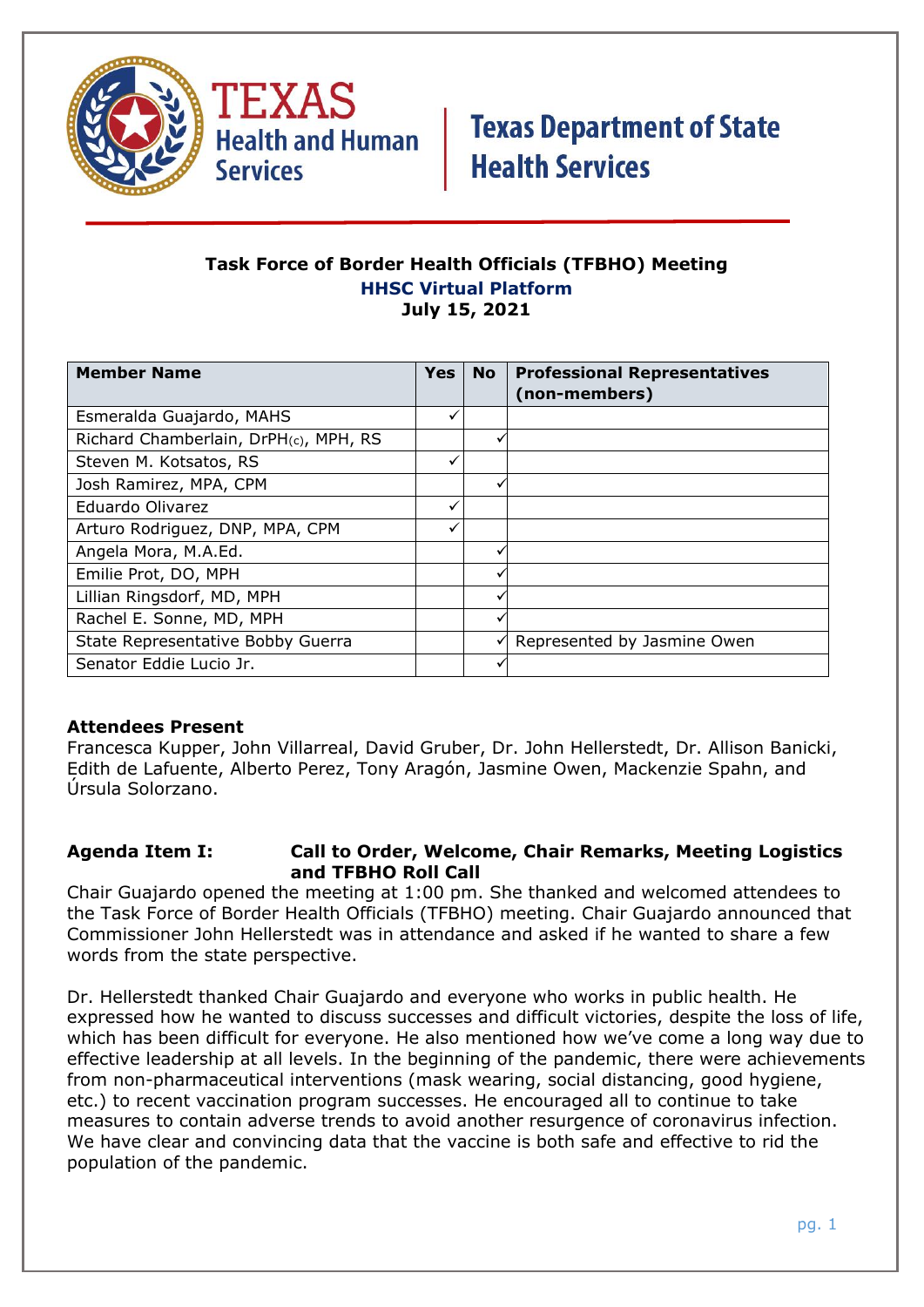

# **Texas Department of State Health Services**

Chair Guajardo thanked the Dr. Hellerstedt and expressed how south Texas has experienced promising vaccination rates and hopes that the trends continue, while promoting public health infrastructure as the key to success.

Chair Guajardo asked production staff if Senator Lucio or Representative Guerra were attending. Jasmine Owen stated that she was representing Representative Guerra's office. Chair Guajardo welcomed and thanked her for attending and asked Ms. Kupper to continue with the roll call.

Chair Guajardo asked Ms. Francesca Kupper to continue with the official roll call. Ms. Kupper reminded members to announce themselves by stating their name before speaking and to mute their devices when not speaking and read open meeting/virtual platform guidelines and proceeded to the roll call. A quorum wasn't confirmed. She stated that the meeting could continue without any voting or action taken but members could discuss topics on the agenda. Chair Guajardo welcomed and thanked all attendees for joining the meeting and asked them to introduce themselves. DSHS staff introduced themselves.

### **Agenda Item II: Consideration of May 20, 2021, Meeting Minutes**

Chair Guajardo announced that the approval of the May 20, 2021 Meeting Minutes will be tabled until the next meeting.

### **Agenda Item III: Update: COVID-19 Vaccine**

Chair Guajardo welcomed Mr. Antonio Aragon, Immunization Unit Director (DSHS). Mr. Aragon thanked Chair Guajardo and continued with his updated by stating that 25.5 million doses have been administered to date since December 14, 2020, which equates to 14.2 million with at least one dose and 12.3 million people who are fully vaccinated. He explained that the approximate population for the entire state of Texas is 24 million, so roughly half of the state is fully vaccinated (numbers include children 12 years and above). He detailed the following data (includes two doses from either Pfizer or Moderna or one dose from the Johnson & Johnson vaccine):

12-15 years old =  $22%$ 16-49 years old =  $44%$ 50-64 years old =  $63%$ 65-79 years old =  $75%$  $80+years$  old = 69%

He also stated that border states have done a great job on vaccination coverage with approximately 60% coverage in vaccination rates, which is higher compared to the rest of the country.

Associate Commissioner David Gruber spoke of the efficacy of vaccine in relation to Delta variant. He explained that data from the UK is relevant because they've experienced a spike with the Delta variant. In general, the vaccine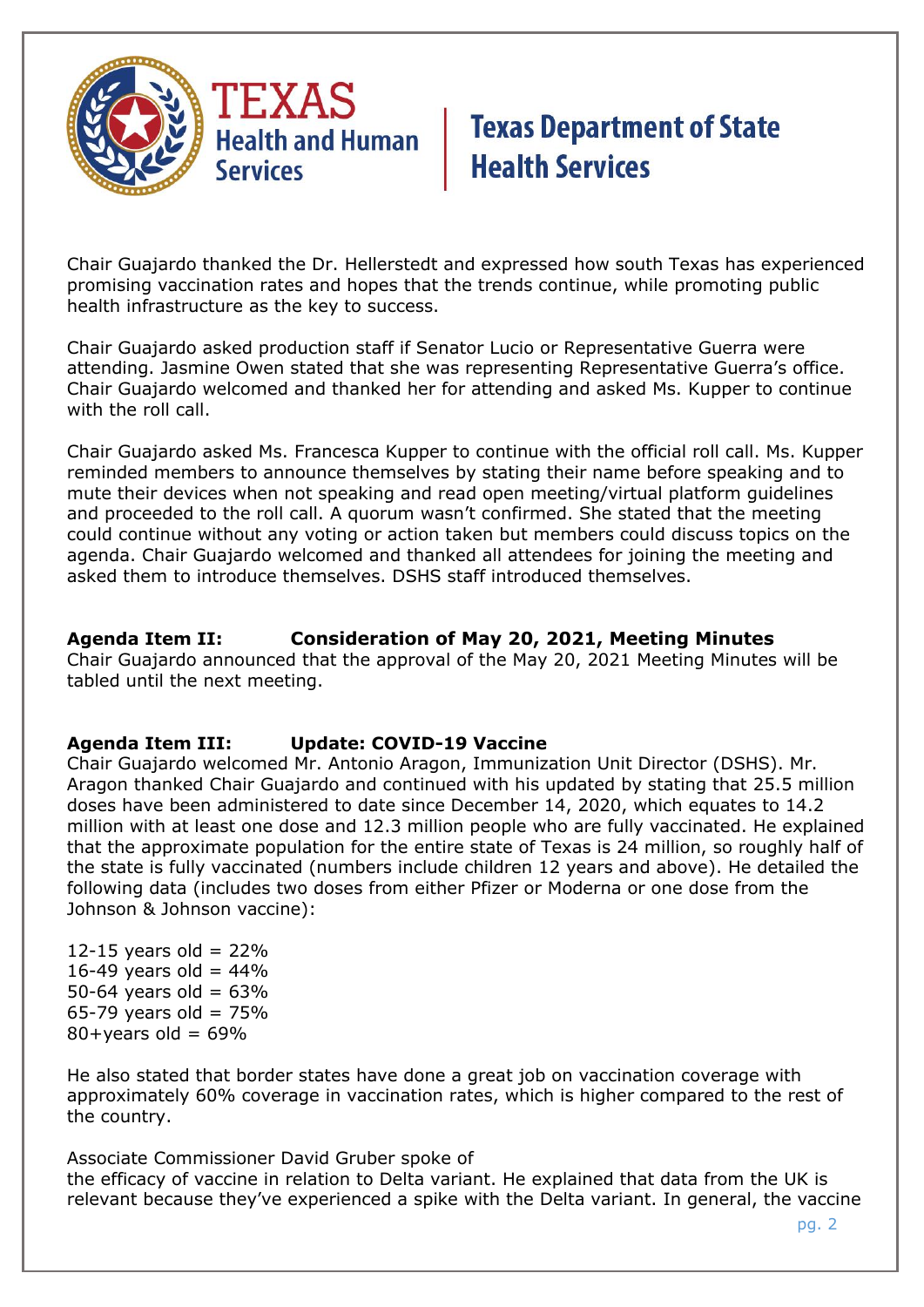

# **Texas Department of State Health Services**

is effective against the Delta variant as it relates to reducing the severity of the disease in terms of hospitalizations but is not as effective to transmissibility even with those vaccinated. Severity is measured by severity by hospitalizations and death so the message should be to continue to vaccinate.

Chair Guajardo asked if Mr. Aragon had cumulative data by age ranged for the Texas border? Mr. Aragon stated that he'd be able to report on those figures. Chair Guajardo thanked him and expressed that south Texas has always had good immunization rates prior to the pandemic so she wasn't surprised to see good vaccination rates. She also mentioned that it would be important to show that there is a different mindset on the border when it comes to vaccinations. She also mentioned how border areas are large tourist attractions and if there are tourists visiting from largely unvaccinated areas, it could have an impact in border regions.

She also asked if the Johnson & Johnson vaccine was still in production. Mr. Aragon explained that it's not currently in production due to the amount of stock that is already available and the expiration dates of those vaccines. He stated that an update from the CDC/FDA is expected soon regarding the expansion of the expiration dates to August.

Vice Chair Olivarez asked if he' be able to update members on such an extension due to the public health initiative among border states. Mr. Aragon stated that he would be able to provide an update and asked all members to continue to promote the vaccine. Chair Guajardo also mentioned that such an update is crucial, especially if the border opens to everyone again. It might be helpful to have a one dose vaccine available for border populations.

Chair Guajardo reminded attendees that August is Vaccination Awareness Month and efforts will be to promote vaccination with students returning to school. Mr. Aragon stated that the pandemic has impacted the "Back-to-School Program." They began to see a trend of children going back to school, many of which may not be up to date on vaccines. We need to continue to educate that we can co-administer COVID vaccines with other vaccines as we look at different ways to increase vaccine competency.

Dr. Rodriguez also asked about a report that could detail vaccine type. Mr. Aragon stated that could be provided as well. Mr. Kotsatos asked about prospective booster shots. Mr. Aragon stated that efficacy studies about booster shots and how they respond to the Delta variant are expected this fall. Chair Guajardo thanked Mr. Aragon and Mr. Gruber and moved on to the next topic.

#### **Agenda Item IV: Review Recommendations Narratives (COVID-19) as part of the short-term plan**

Chair Guajardo explained that the recommendations report submitted in 2018 was the first report, which included needs associated with long-term goals. She also clarified that the statute calls for short and long-term plans as part of the recommendations. She asked members if they preferred to list the short-term recommendations, most of which are